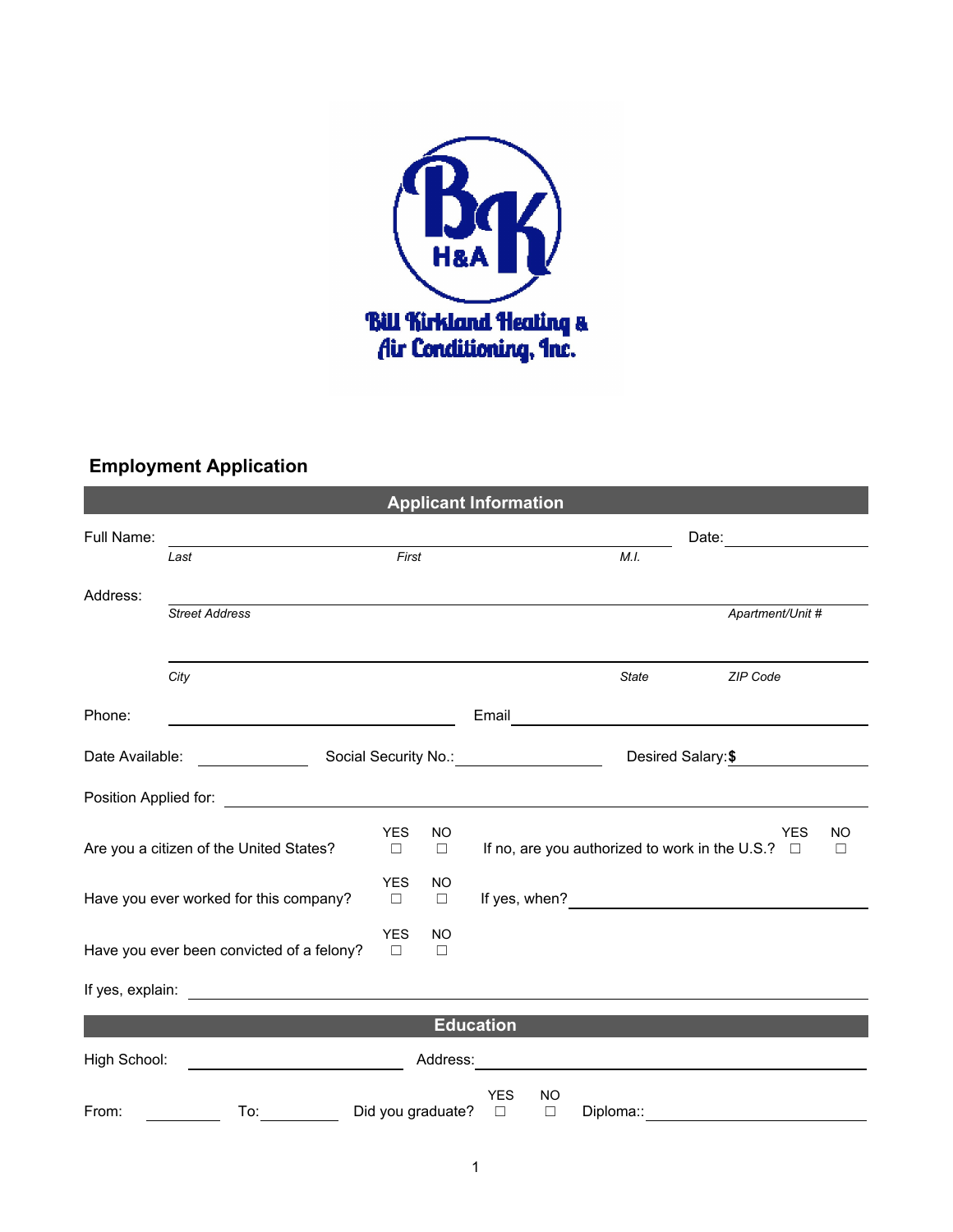| College:                                                                                                |                                                                                                                                                                                                                                                                                                                                                                                             |                                          |                      |                     |                                            |  |  |
|---------------------------------------------------------------------------------------------------------|---------------------------------------------------------------------------------------------------------------------------------------------------------------------------------------------------------------------------------------------------------------------------------------------------------------------------------------------------------------------------------------------|------------------------------------------|----------------------|---------------------|--------------------------------------------|--|--|
| From:                                                                                                   |                                                                                                                                                                                                                                                                                                                                                                                             | Did you graduate?                        | <b>YES</b><br>$\Box$ | NO<br>$\Box$        |                                            |  |  |
| Other:                                                                                                  |                                                                                                                                                                                                                                                                                                                                                                                             |                                          |                      |                     |                                            |  |  |
| From:                                                                                                   | <u>and the state</u>                                                                                                                                                                                                                                                                                                                                                                        | Did you graduate?                        | <b>YES</b><br>$\Box$ | NO<br>$\Box$        |                                            |  |  |
| <b>References</b>                                                                                       |                                                                                                                                                                                                                                                                                                                                                                                             |                                          |                      |                     |                                            |  |  |
|                                                                                                         | Please list three professional references.                                                                                                                                                                                                                                                                                                                                                  |                                          |                      |                     |                                            |  |  |
| Full Name:                                                                                              | <u> 1989 - Johann Barbara, martxa alemaniar argametar a contra a contra a contra a contra a contra a contra a co</u>                                                                                                                                                                                                                                                                        |                                          |                      |                     | Relationship: __________________           |  |  |
| Company:                                                                                                | and the control of the control of the control of the control of the control of the control of the control of the                                                                                                                                                                                                                                                                            |                                          |                      |                     | Phone:                                     |  |  |
| Address:                                                                                                |                                                                                                                                                                                                                                                                                                                                                                                             |                                          |                      |                     |                                            |  |  |
|                                                                                                         |                                                                                                                                                                                                                                                                                                                                                                                             |                                          |                      |                     | Relationship: 2000                         |  |  |
| Company:                                                                                                |                                                                                                                                                                                                                                                                                                                                                                                             |                                          |                      |                     | Phone:                                     |  |  |
| Address:                                                                                                |                                                                                                                                                                                                                                                                                                                                                                                             |                                          |                      |                     |                                            |  |  |
|                                                                                                         |                                                                                                                                                                                                                                                                                                                                                                                             |                                          |                      |                     |                                            |  |  |
| Full Name:                                                                                              |                                                                                                                                                                                                                                                                                                                                                                                             |                                          |                      |                     | Relationship: <b>Network Relationship:</b> |  |  |
| Company:<br>Address:                                                                                    |                                                                                                                                                                                                                                                                                                                                                                                             |                                          |                      |                     | Phone:                                     |  |  |
|                                                                                                         |                                                                                                                                                                                                                                                                                                                                                                                             |                                          |                      |                     |                                            |  |  |
|                                                                                                         |                                                                                                                                                                                                                                                                                                                                                                                             | <b>Previous Employment</b>               |                      |                     |                                            |  |  |
| Company:                                                                                                |                                                                                                                                                                                                                                                                                                                                                                                             |                                          |                      |                     |                                            |  |  |
| Address:                                                                                                |                                                                                                                                                                                                                                                                                                                                                                                             |                                          |                      |                     | Supervisor: _______________________        |  |  |
| Job Title:                                                                                              |                                                                                                                                                                                                                                                                                                                                                                                             | Starting Salary: \$                      |                      |                     |                                            |  |  |
| Responsibilities:                                                                                       |                                                                                                                                                                                                                                                                                                                                                                                             |                                          |                      |                     |                                            |  |  |
| From:                                                                                                   | $\begin{picture}(150,10) \put(0,0){\dashbox{0.5}(10,0){ }} \put(15,0){\circle{10}} \put(15,0){\circle{10}} \put(15,0){\circle{10}} \put(15,0){\circle{10}} \put(15,0){\circle{10}} \put(15,0){\circle{10}} \put(15,0){\circle{10}} \put(15,0){\circle{10}} \put(15,0){\circle{10}} \put(15,0){\circle{10}} \put(15,0){\circle{10}} \put(15,0){\circle{10}} \put(15,0){\circle{10}} \put(15$ |                                          |                      |                     |                                            |  |  |
| <b>YES</b><br><b>NO</b><br>May we contact your previous supervisor for a reference?<br>$\Box$<br>$\Box$ |                                                                                                                                                                                                                                                                                                                                                                                             |                                          |                      |                     |                                            |  |  |
|                                                                                                         |                                                                                                                                                                                                                                                                                                                                                                                             |                                          |                      |                     |                                            |  |  |
| Company:<br>Address:                                                                                    |                                                                                                                                                                                                                                                                                                                                                                                             |                                          |                      |                     |                                            |  |  |
|                                                                                                         |                                                                                                                                                                                                                                                                                                                                                                                             |                                          |                      |                     | Supervisor: ______________________         |  |  |
| Job Title:                                                                                              |                                                                                                                                                                                                                                                                                                                                                                                             | Starting Salary: \$<br>Ending Salary: \$ |                      |                     |                                            |  |  |
| Responsibilities:                                                                                       | <u> 1989 - Andrea Andrew Maria (h. 1989).</u>                                                                                                                                                                                                                                                                                                                                               |                                          |                      |                     |                                            |  |  |
| From:                                                                                                   | To:                                                                                                                                                                                                                                                                                                                                                                                         |                                          |                      | Reason for Leaving: |                                            |  |  |